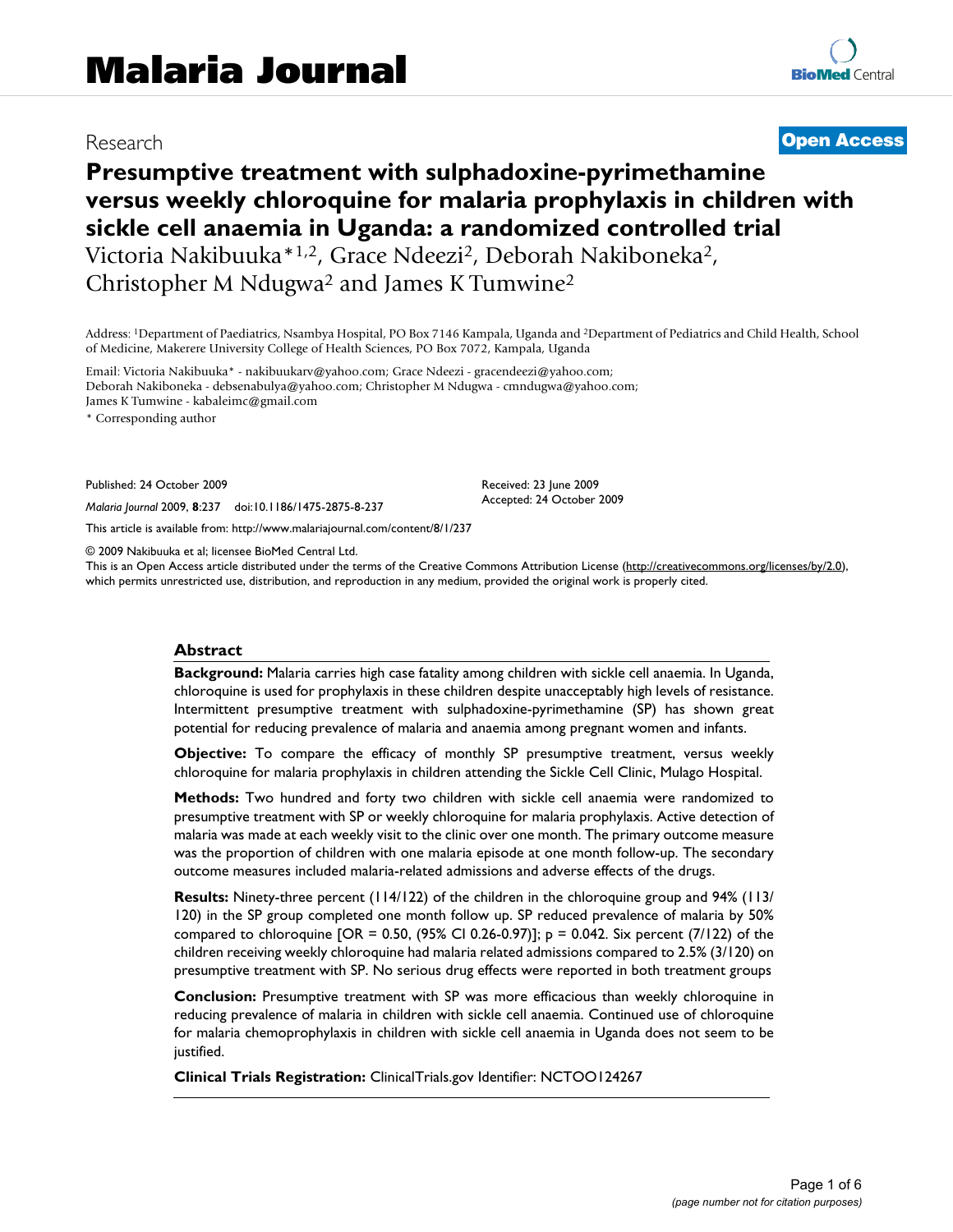# **Background**

Sickle cell anaemia (SCA) is a major health problem in Uganda with an average of 25,000 babies born annually [[1](#page-5-0)[,2\]](#page-5-1). Eighty percent of these may die of malaria before two years of age [\[3\]](#page-5-2). In Africa, an average of 200,000 babies are born with SCA annually and 50% die before five years of age secondary to anaemia, pneumonia and malaria [[3](#page-5-2),[4](#page-5-3)].

Persons with SCA are four times more susceptible to malaria than those with sickle cell trait. Malaria is a major contributor to morbidity and mortality in these children [[3-](#page-5-2)[7](#page-5-4)]. It precipitates both anaemia and painful crises and increases the risk of death [[4](#page-5-3)]. In Ghana painful crises occurred frequently during high malaria transmission and malaria accounted for 15.7% of the painful crises requiring admission [[8,](#page-5-5)[9\]](#page-5-6).

In Uganda, chloroquine chemoprophylaxis was first used in 1962 where it significantly reduced malaria incidence by 43% [[7](#page-5-4),[10](#page-5-7)]. While chloroquine resistance was negligible then, in the recent past it has become unacceptably high ranging from 60 to 80% [[7](#page-5-4),[11](#page-5-8),[12\]](#page-5-9). Some recent studies show that chemoprophylaxis with chloroquine does not appreciably reduce morbidity due to malaria in children. For example, in Ethiopia, clinic visits for morbidity due to malaria were not reduced by chemoprophylaxis with chloroquine [[13](#page-5-10)]. Another study from Uganda, reported malaria parasitaemia in 44% of sicklers with anaemic crises despite receiving weekly chloroquine[\[14\]](#page-5-11).

Intermittent presumptive treatment is a new approach to malaria prevention. This strategy was first used among pregnant women among whom it was found to be very effective. It has been successfully used in Tanzania, Ghana and Mozambique among infants [\[15\]](#page-5-12). The most successful drug for this strategy is sulphadoxine-pyrimethamine (SP) despite reported resistance to this drug [\[16\]](#page-5-13). Hitherto no study been has been carried out in Uganda to assess its efficacy of chloroquine chemoprophylaxis, and yet it remains standard of care for children with sickle cell anaemia. We carried out a double-blind randomized controlled trial to compare the efficacy of weekly chloroquine with monthly SP for malaria prevention in children with sickle cell anaemia in order to inform policy on chloroquine use for chemoprophylaxis.

# **Methods**

# *Patients*

The study was carried out at the Sickle cell Clinic situated in Mulago, Uganda's national referral hospital in Kampala, from October 2006 to February 2007. Malaria transmission in this area is mesoendemic and perennial but peaks during the rainy seasons (from March - May, and September - November) [\[17](#page-5-14)]. The annual inoculation rate ranges from nine to 10 infective bites per year.

Children between six months and 12 years of age attending the sickle cell clinic were consecutively selected and enrolled if they met the inclusion criteria, that is: 1) living within 10 kilometers from the Hospital; 2) having a negative malaria smear; 3) parents or guardians consented to participation. Children with a history of allergy to sulphonamides were excluded; those on co-trimoxazole prophylaxis or those with any severe illnesses needing admission. The study was approved by Makerere University Faculty of Medicine Ethics and Research Committee and Uganda National Council for Science and Technology.

# *Design*

This was a double-blind randomized controlled trial, where children between six months and 12 years of age attending the sickle cell clinic were randomized to receive either monthly SP or weekly chloroquine. The sample size of 242 was based on the assumption that the prevalence of malaria would 29.4% in the chloroquine group and 11.1% in the SP group [[18](#page-5-15),[19\]](#page-5-16) with an  $\alpha$  = 0.05, a power of 90% and an estimated 10% loss to follow.

## *Randomization and blinding*

A paediatrician not involved in the study generated a set of 242 random numbers. These numbers were then assigned to two codes in blocks of 4 to 12. Each participant was assigned a serial enrolment number and a random number corresponding to the treatment code. The pills were packed in an opaque envelope labeled with both the study serial number and a random number corresponding to the intervention. The drugs were packed in envelopes and released to the study team only after an eligible participant had been enrolled. The drugs and placebo were similar in colour and shape. They were manufactured by the same company (Kampala Pharmaceutical Industries) and labeled using two codes. Each (CQ) sugar coated tablet contained 150 mg chloroquine base and SP tablet contained sulphadoxine 500 mg and pyrimethamine 25 mg. The treatment code was concealed to the study participants, the treatment nurse and the investigators. The randomization code was only released to the investigators following completion of data analysis.

## *Drug administration*

The drug were administered by a treatment nurse according to the body weight of the patients as follows: chloroquine 5 mg/kg and sulphadoxine(25 mg/kg) pyrimethamine (1.25 mg/kg). Participants were observed for 30 minutes after drug administration and treatment readministered if vomiting occurred.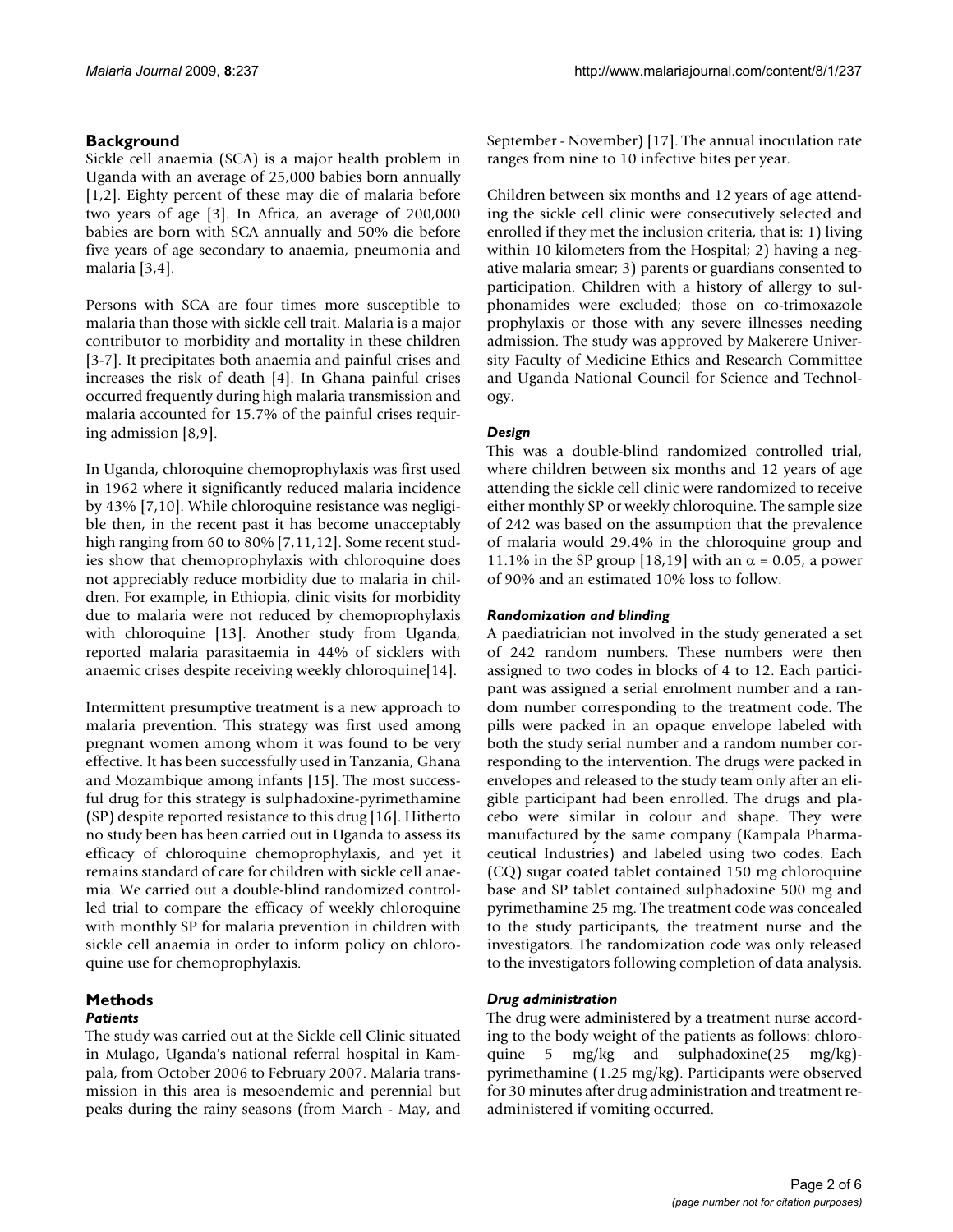## *Follow up and outcomes*

Patients were followed up weekly for one month. At each visit, a finger prick for malaria parasites and parasite density estimation was done, in addition to haemoglobin estimation by Drabkin's method. Parents were requested to report any adverse events to the investigators. A malaria episode was considered if the study participant had fever documented by a temperature of  $\geq 37.5^{\circ}$ C and presence of any *Plasmodium falciparum* parasite. Children who developed malaria were treated according to the national treatment guidelines at the time (artemether-lumefantrine for uncomplicated malaria, and quinine for severe malaria).

## *Statistical analysis*

Analysis was by intention to treat: that is all patients randomized were analysed.

The occurrence of at least one episode of malaria in the two treatment groups was compared using Odds Ratios and 95% confidence interval. The student's t-test was used for continuous variables. Logistic regression analysis was used to predict variables affecting the occurrence of malaria.

## **Results**

## *Trial profile (Figure [1](#page-2-0))*

During this period 278 patients were screened and 36 patients did not fulfill the inclusion criteria. Two hundred and forty two were randomized to either SP (monthly) or chloroquine weekly (120 and 122 respectively). Seven patients were lost to follow up from the SP arm and 8 from the CQ arm. All these patients were lost follow up during the first week after enrollment. Five patients from each group that were lost to follow-up relocated to other

<span id="page-2-0"></span>

**Trial profile**.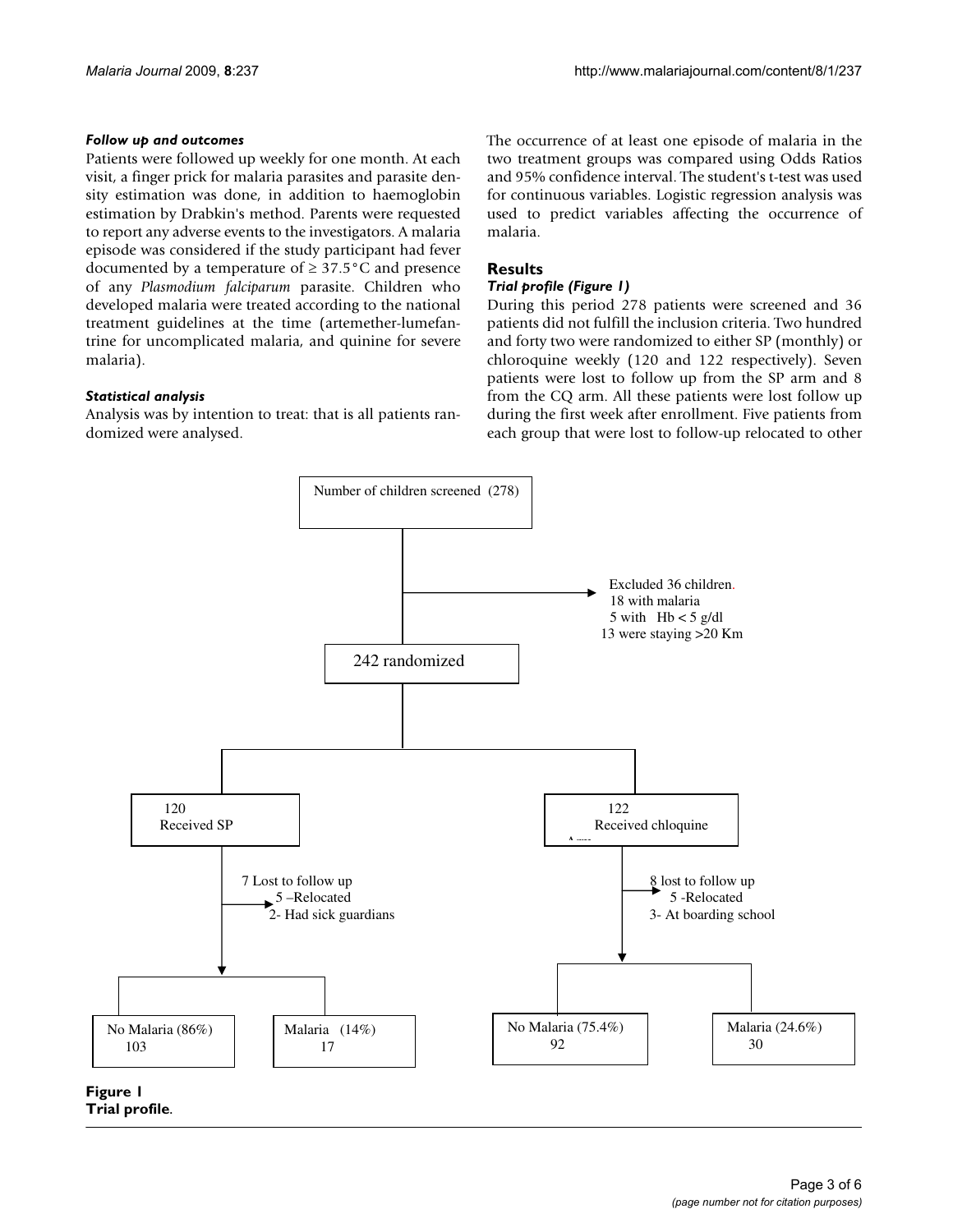places during the study period. The rest had different reasons such as a guardian's busy work schedule or having a sick guardian. Two hundred and twenty seven patients were followed up for one month (113 SP arm and 114 CQ arm). Baseline and laboratory characteristics (Table [1](#page-3-0)) were similar in both treatment groups implying successful randomization.

#### *Treatment outcome*

#### *Proportion of children with malaria*

Only 14% (17/120) of the children in the SP arm contracted malaria compared to 24.6% (30/122) in the CQ arm by one month follow-up. Children receiving chloroquine were almost two times more likely to have malaria compared with those receiving SP (Odd's Ratio 1.98 95% CI 1.023 - 3.82).

#### *Malaria-related admissions*

A higher proportion of children had malaria related admissions in the CQ arm, compared to those in the SP arm (5.7% versus 2.5%). Children receiving chloroquine were almost two and half times more likely to be admitted than those receiving SP. (OR = 2.4, 95% CI 0.6 - 10.0) though this was not statistically significant,  $p = 0.223$ .

#### *All cause admissions*

Reasons for admissions were as follows; SP group: malaria (2), malaria and anaemia (1), anaemia (2) septicaemia and anaemia (1). Chloroquine group: lobar pneumonia (1), malaria and anaemia (2), septicaemia (3), malaria with painful crisis (3), and malaria (2). Even though there were more all cause admissions in the chloroquine group

<span id="page-3-0"></span>

| Variable                                       | <b>Treatment SP</b><br>$N = 120$ | <b>Treatment CQ</b><br>$N = 122$ | Odds ratio      | 95% CI          | P- Value |
|------------------------------------------------|----------------------------------|----------------------------------|-----------------|-----------------|----------|
| Fever                                          | 26 (21.7%)                       | 24 (19.7%)                       | 1.129           | $0.06 - 2.105$  | 0.07     |
| Yes                                            | 94 (78.3%)                       | 98 (80.3%)                       |                 |                 |          |
| No                                             |                                  |                                  |                 |                 |          |
| Joint pains                                    | 40 (38.3%)                       | 49 (40.2%)                       | 0.745           | $0.441 - 1.259$ | 0.27     |
| Yes                                            | 80 (73.3%)                       | 73 (59.8%)                       |                 |                 |          |
| <b>No</b>                                      |                                  |                                  |                 |                 |          |
| Headache                                       | 11(9.2%)                         | 13(10.7%)                        | 0.846           | $0.363 - 1.971$ | 0.69     |
| Yes                                            | 109 (90.8%)                      | 109 (89.3%)                      |                 |                 |          |
| No                                             |                                  |                                  |                 |                 |          |
| Drugs for malaria prophylaxis before the study | 99 (48.3%)                       | 106(51.7%)                       | 0.712           | $0.351 - 1.441$ | 0.89     |
| Yes                                            | 21(56.8%)                        | 16(43.2%)                        |                 |                 |          |
| <b>No</b>                                      |                                  |                                  |                 |                 |          |
| <b>Bed net use</b>                             | 77 (64.2%)                       | 98 (80.3%)                       | 0.44            | $0.23 - 0.82$   | 0.05     |
| Yes                                            | 43 (35.8%)                       | 24 (19.7%)                       |                 |                 |          |
| No                                             |                                  |                                  |                 |                 |          |
| Pallor                                         | 115(95.8%)                       | 115(94.3%)                       | 1.4             | 0.432-4.540     | 0.57     |
| Yes                                            | 5(4.2%)                          | 7(5.7%)                          |                 |                 |          |
| No                                             |                                  |                                  |                 |                 |          |
| Jaundice                                       | 110(91.7%)                       | 110(90.2%)                       | 1.2             | $0.49 - 2.893$  | 0.68     |
| Yes                                            | 10 (90.2%)                       | 12 (9.8%)                        |                 |                 |          |
| No                                             |                                  |                                  |                 |                 |          |
| Age (yrs) mean (SD)                            | 5.49(4.5)                        | 5.5(4.3)                         | N/A             | N/A             | 0.89     |
| Age < 5 yrs                                    | 67 (55.8%)                       | 60 (49.2%)                       |                 |                 | 0.30     |
| Age > 5 yrs                                    | 53 (44.2%)                       | 62 (50.8%)                       | N/A             | N/A             |          |
|                                                |                                  |                                  |                 |                 |          |
|                                                |                                  |                                  | N/A             | N/A             |          |
|                                                |                                  |                                  |                 | $\cdots$        |          |
| Sex                                            | 66(55%)                          | 55(45.1%)                        | N/A             | N/A             | $0.01*$  |
| Female<br>Male                                 | 54(45.0%)                        | 67(54.9%)                        | $\cdots$<br>N/A | $\cdots$<br>N/A |          |
|                                                |                                  |                                  |                 |                 |          |
|                                                | $18.43 \pm 7.7$                  | $18.10 \pm 6.8$                  | $\cdots$        | $\cdots$        | 0.72     |
| Weight (kg)                                    |                                  |                                  | N/A             | N/A             |          |
|                                                |                                  |                                  |                 |                 |          |
| Pulse (per min.)                               | $92 \pm 13.8$                    | $93 \pm 15.0$                    | N/A             | N/A             | 0.58     |
|                                                |                                  |                                  |                 | $\cdots$        |          |
| Temperature(°C)                                | $36.79 \pm 2.0$                  | $36.5 \pm 2.1$                   | N/A             | N/A             | 0.63     |
|                                                |                                  |                                  |                 |                 |          |
|                                                |                                  |                                  |                 |                 |          |
| Haemoglobin (g/dl)                             | $7.3 \pm 1.29$                   | $7.2 \pm 1.25$                   | N/A             | N/A             | 0.45     |
|                                                |                                  |                                  | $\cdots$        |                 |          |

\* Values are numbers, percentage unless other wise stated; N/A - Not applicable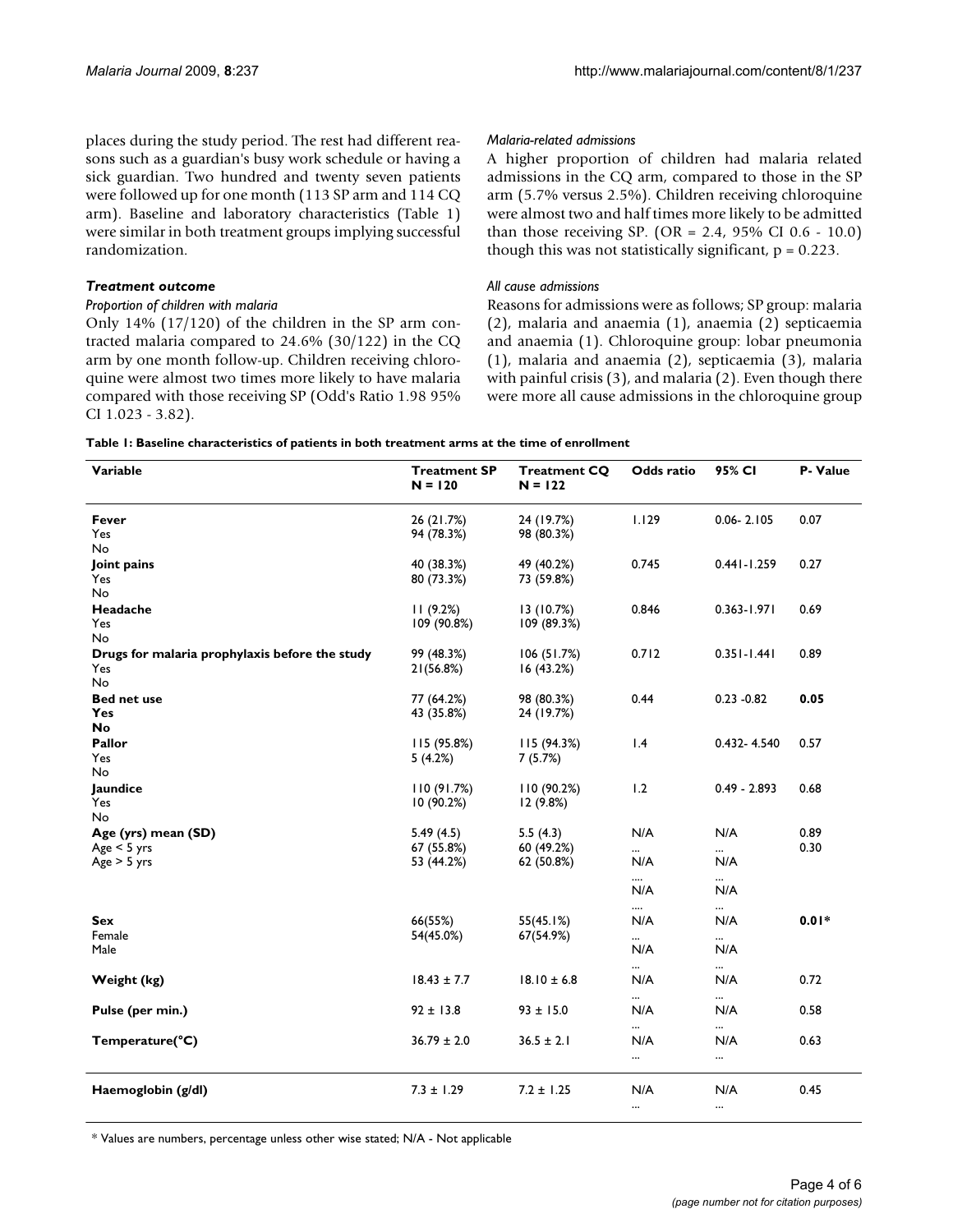(11/122) 9% than in the SP group (6/120) 5%, the difference was not statistically significant ( $p = 0.22$ )

## *Drug side effects*

Side effects were assessed for on a weekly basis as children actively reported to the clinic. The proportion of children that vomited after administration of the drugs was 6.6% (SP) versus 11.5% (CQ arm. Pruritus was reported in 1.6% of the children in the SP arm versus 1.8% in the CQ arm. Finally blurring of vision was almost similar in both arms (1.6%% CQ versus 0.8% SP). None of the skin rashes documented were suggestive of a drug reaction. No serious adverse drug reactions were reported in any of the treatment arms (Table [2](#page-4-0)).

# **Discussion**

*Children with at least one malaria episode by one month* Children receiving weekly chloroquine were two times more likely to get malaria compared to those on SP. This shows that SP was more protective, reducing the prevalence of malaria by 50% compared to chloroquine. This difference in efficacy between the two drugs could be explained by the fact that resistance to therapeutic treatment of chloroquine (60%-80%) is higher compared to SP (18% - 25%) in Uganda [[12](#page-5-9),[20\]](#page-5-17).

The other reason is that SP has a longer half life and its terminal elimination phase normally exceeds the minimum parasiticidal concentrations (lowest concentrations that give maximum effect). In contrast this does not occur for chloroquine [[21\]](#page-5-18).

While SP may have failed as a treatment drug it is still effective for prophylaxis [[22\]](#page-5-19). Several studies from Ghana, Mozambique and Tanzania have documented its usefulness in prophylaxis and particularly in reducing malaria episodes even in areas where resistance is high [[16](#page-5-13)[,22](#page-5-19)].

In the current study, 24.6% of children receiving chloroquine contracted at least one episode of malaria compared to 40% reported in the Ethiopian study [\[13](#page-5-10)]. This is probably due to a relatively lower resistance to chloroquine therapeutic treatment reported in Uganda than that reported from Ethiopia [\[23](#page-5-20),[24\]](#page-5-21).

# *Malaria-related admissions*

In our study, SP reduced malaria related admissions by 50% compared to chloroquine, but this was not statistically significant. This suggests that SP may have a role in reducing malaria related admissions. This is in contrast to results from Ghana, where the reduction in malaria related admissions by SP was 39% in comparison to placebo among children without sickle anaemia[[20](#page-5-17)].

## *All cause admissions*

Although all cause admissions varied, the percentage of admissions was higher in the chloroquine group (9% versus 5%). Of note, admissions due to lobar pneumonia (1), painful crisis (3) only occurred in those receiving chloroquine. This might be because sulphonamides may offer an anti-bacterial effect against the diseases as has been reported among children with HIV infection [\[25](#page-5-22)]. This implies that SP may reduce morbidity from other causes compared with chloroquine. Nonetheless, the reduction in the admissions was not statistically significant and defers from findings reported from Tanzania, and Nigeria [\[15](#page-5-12),[26](#page-5-23)].

# *Side-effects*

Drug side-effects such as vomiting, skin rash, pruritus, blurred vision were documented in a small proportion of the children (range 0.8% to 11.5%) [\[15](#page-5-12),[20\]](#page-5-17). No serious adverse effects were reported in the two treatment arms and this is consistent with findings in other studies from Tanzania, Mozambique and Ghana [[16,](#page-5-13)[22\]](#page-5-19).

## **Conclusion**

Monthly presumptive treatment with SP was more efficacious than weekly chloroquine in reducing prevalence of malaria among children with sickle cell anaemia. Minor

<span id="page-4-0"></span>**Table 2: Side effects documented in both treatment groups over one month follow up**

| <b>Symptom</b>                       | <b>Treatment SP</b><br>$N = 120$ | <b>Treatment CQ</b><br>$N = 122$ | Odd's ratio | 95% CI         | P Value |
|--------------------------------------|----------------------------------|----------------------------------|-------------|----------------|---------|
| <b>Vomiting</b><br>Yes<br>No.        | 8(6.6%)<br>112(93.4%)            | 14(11.5%)<br>108(88.5%)          | 0.55        | $0.12 - 1.36$  | 0.20    |
| <b>Blurred vision</b><br>Yes.<br>No. | 2(1.6%)<br>118(98.4%)            | 1(0.8%)<br>121 (99.2%)           | 1.6         | $0.08 - 6.2$   | 0.66    |
| <b>Pruritus</b><br>Yes<br>No.        | 2(1.6%)<br>118(98.4%)            | 3(1.8%)<br>119(98.2%)            | 0.6         | $0.07 - 4.67$  | 0.32    |
| Skin rash<br>Yes<br>No.              | 5(4.1%)<br>115 (95.9%)           | 3(1.8%)<br>119 (98.2%)           | 1.74        | $0.38 - 8.921$ | 0.44    |